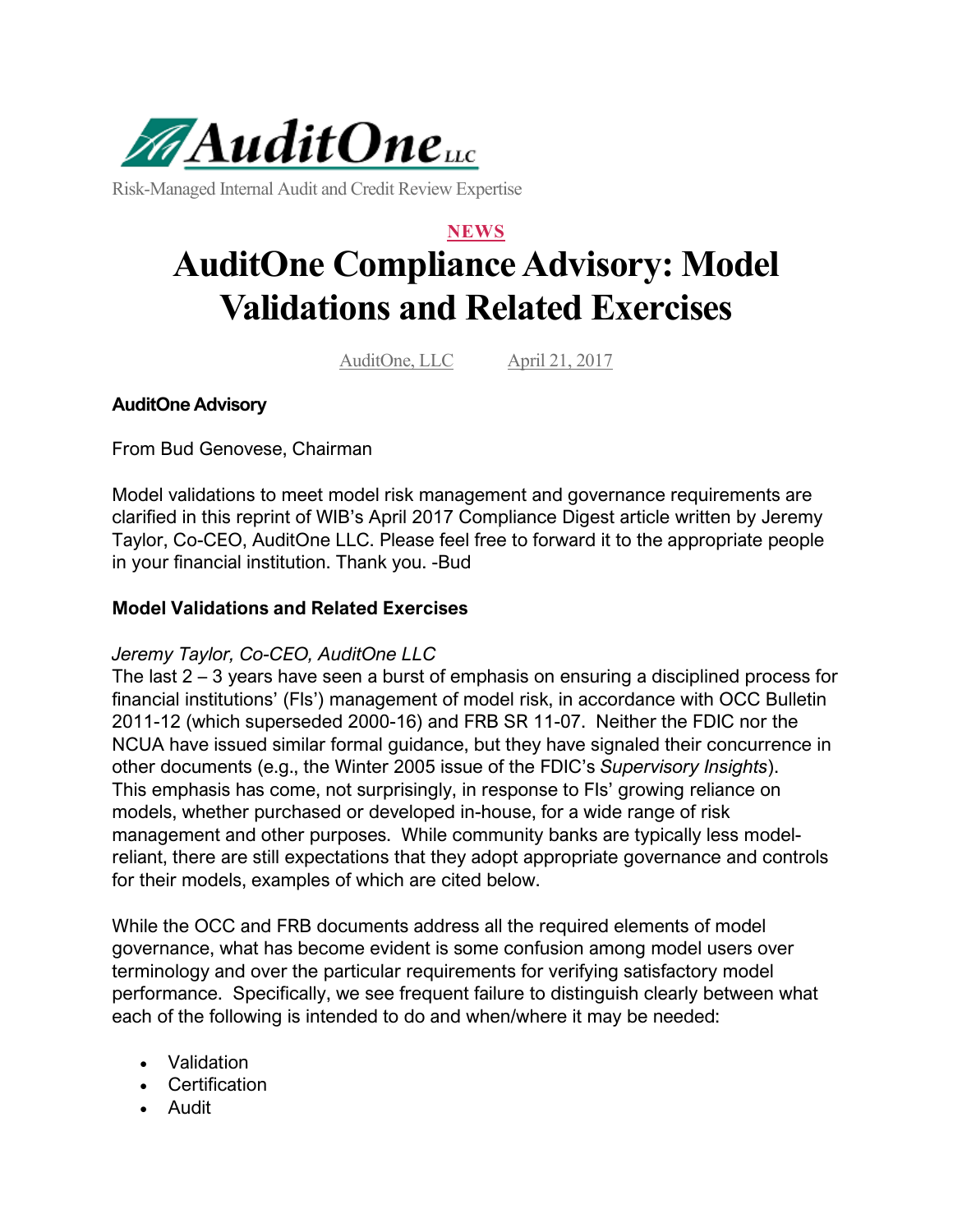- Independent review
- Service Organization Controls report (SOC 1/SSAE 16 and/or SOC 2)

This blurring in terminology can in turn translate into either gaps in required documenting or, perhaps, overkill. The resulting confusion can easily carry over into an FI's dialogue with its regulators and auditors as well.

The OCC and FRB guidance clearly states that: "All model components, including input, processing, and reporting, should be subject to validation." But who is to do this and how? For purchased models, it is critical to recognize that the structure, features and core functionality are common to all users; it therefore makes sense for the model vendor to arrange for a validation report to be prepared independently (e.g., by a consulting firm with specialized expertise in that area), to be made available to all users. This makes more sense than every user going out and independently commissioning such a report. Its purpose is essentially to answer the question, "Does the model do what it says it does?" Such a report will attest to those validation concerns relevant to all users, which takes in a model's logical structure; the underlying math, finance, statistics, etc.; their translation into algorithms and coding; the reliability of those calculations; the reporting options available; alternative/competing models and approaches; etc.

So why, then, the need for audit? Because it is important to recognize that this list of validation concerns is only a partial list. There is another, quite different, set of concerns that an off-the-shelf validation report will not touch: the user-specific concerns. Is the model appropriate for the user and has it been set up properly? This is where an auditor will focus, taking the validation report as a starting point (including verification that any issues identified in the report have been following up on by the user). The audit will then address such critical issues as:

- Is the model appropriate for the FI's needs?
- Have the data feeds been set up correctly?
- Are there controls to ensure continuing data input integrity?
- Are the assumptions reasonable and properly supported?
- Is the model producing results that make sense, verified by back-test?

Unfortunately, the audit exercise described above is often referred to as a "validation." It also sometimes gets called (e.g., in the 1996 *Joint Policy Statement on Interest Rate Risk*) an "independent review." Let's call just call it an *audit*, and the first exercise discussed above a *certification*. Again, this distinction only becomes necessary for purchased models; in-house models won't have the same bifurcation. For most of the vendor models that our firm encounters – such as for IRR simulations, AML suspicious activity monitoring, ALLL general reserve requirements – independent model certifications are indeed typically available. To throw in another wrinkle, there are

situations where an outside vendor may also need to consider obtaining and making